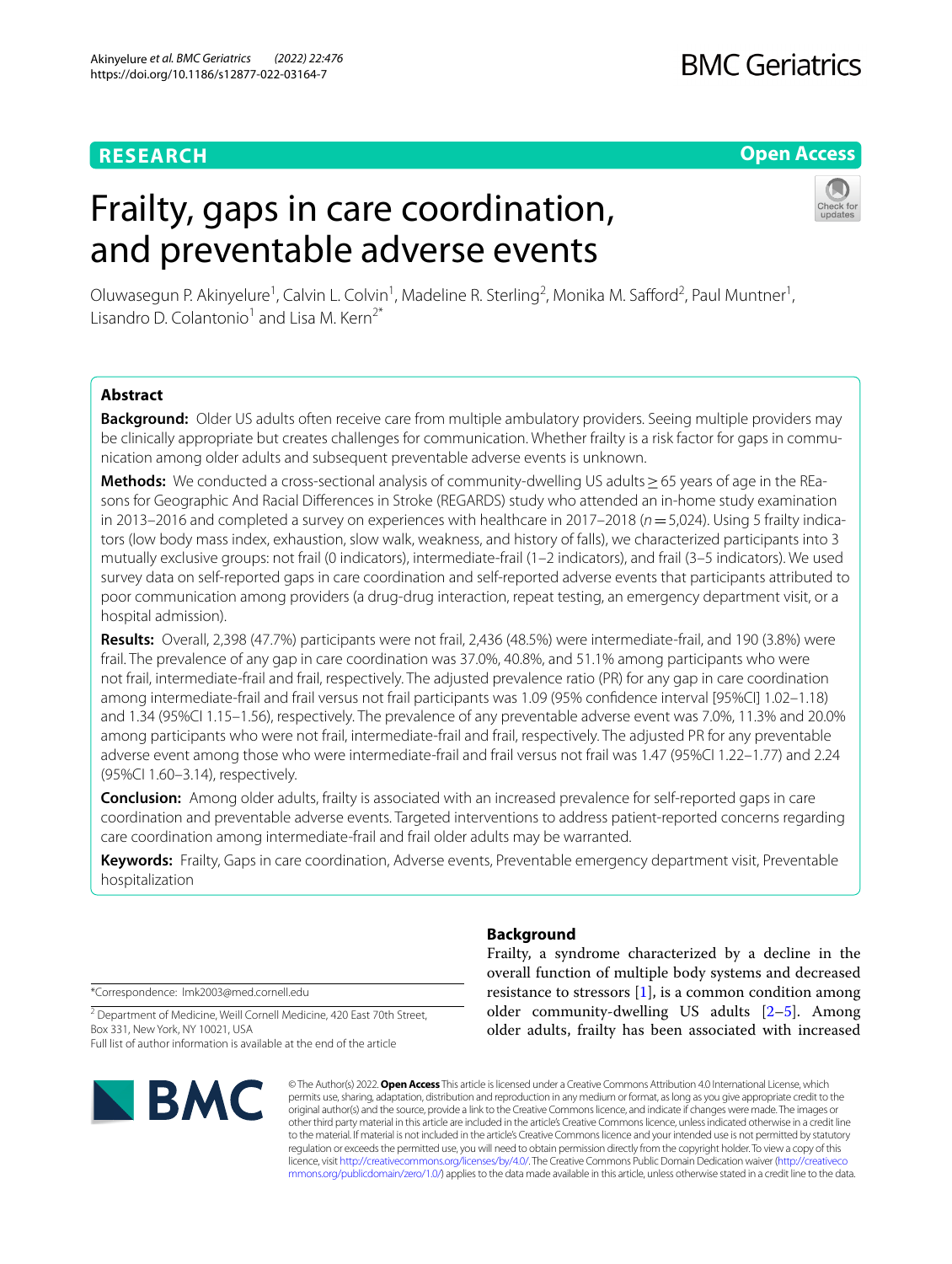morbidity and mortality, risk for hospitalization, and healthcare utilization and costs [\[1](#page-8-0), [6](#page-8-3)[–9](#page-8-4)]. Older adults who are frail often have multiple chronic conditions and complex healthcare needs, which may be managed by multiple healthcare providers [\[2](#page-8-1), [6](#page-8-3), [10](#page-8-5)[–14](#page-8-6)]. Having multiple healthcare providers may be clinically appropriate, but may pose challenges for adequate communication among those providers [[15](#page-8-7)]. As providers do not consistently share information about patients they have in common [\[15\]](#page-8-7), gaps in care coordination may occur.

Previous research has found that patient-reported gaps in care coordination are common, with 38% of adults 65 years and older reporting a problem with the coordination of their healthcare in the previous 6 months [\[16](#page-8-8)]. These self-reported problems in care coordination were associated with self-reported preventable adverse events, or events that individuals reported could have been prevented with better care coordination, including drugdrug interactions, repeat testing, preventable emergency department visits, and preventable hospital admissions [[16\]](#page-8-8). However, it is not known whether frail older adults are more likely to experience gaps in care coordination and associated adverse events versus their counterparts who are not frail. Also, a prior study has shown that older adults who report gaps in care coordination are more likely to have adverse events [[16\]](#page-8-8), but it is not known if this is generalizable to frail older adults. If frailty is associated with gaps in care coordination and preventable adverse events, this would be relevant to know, because such suboptimal healthcare for this vulnerable population is potentially modifable.

The goal of the current study was to evaluate the association of frailty with gaps in care coordination and preventable adverse events among older US adults. To accomplish this goal, we analyzed data from the REasons for Geographic And Racial Diferences in Stroke (REGARDS) study.

#### **Methods**

The REGARDS study enrolled a population-based cohort of 30,239 Black and White adults aged≥45 years from the 48 contiguous US states and the District of Columbia between 2003 and 2007. Blacks and individuals living in the southeastern US were oversampled, because the study was designed to elucidate reasons for racial and geographic differences in stroke mortality. The study details has been previously published  $[17]$  $[17]$ . The REGARDS study was approved by the institutional review boards of the participating centers, and all participants provided written informed consent. The current analysis was approved by the institutional review board at the University of Alabama at Birmingham.

For the current study, we restricted the analysis to participants who completed a second in-home examination and a computer assisted telephone interview (CATI) between 2013 and 2016 and were aged  $\geq$  65 years (Supplemental Fig. [1](#page-7-0)). We further restricted the analysis to participants not living in a nursing home who completed a survey on experiences with healthcare between August 2017 and November 2018 and reported having a regular healthcare provider, had > 1 visit and > 1 provider in the past 12 months (thus being at risk for problems with care coordination), and saw the regular provider in the prior 6 months (consistent with the look-back period for questions regarding perceived gaps in care coordination). We excluded participants with cognitive impairment at the time of the survey on healthcare experiences, defned as having a Six-Item Screener score (SIS)  $[18] \leq 4$  $[18] \leq 4$  using the most recent assessment available on or before the survey, or by having 2 consecutive SIS scores  $\leq$  4 any time on or before the completion of the survey. Finally, we restricted the analysis to participants with valid data on≥3 of the 5 indicators of frailty included in the analysis as described below. Our fnal analytic sample included 5,024 participants.

#### **Frailty indicators**

We analyzed 5 frailty indicators assessed at the second REGARDS CATI and in-home examination: low body mass index (BMI), exhaustion, slow walk, weakness, and history of falls. These indicators were adapted from the defnition of frailty by Fried et. al., using data available in the REGARDS study (see Supplemental Table [1](#page-7-0)) [[2,](#page-8-1) [19\]](#page-8-11). Fried et al. [\[2](#page-8-1)] used data on unintentional weight loss (lost more than 10 pounds unintentionally in the past year), exhaustion, slow walking speed, weakness (based on grip strength), and low physical activity (measured in Kcal) to defne frailty. However, we do not have data on unintentional weight loss in the past year, grip strength and physical activity measured in Kcal in the REGARDS study. Using only frailty indicators included in the defnition of Fried et al. [\[2](#page-8-1)] which are available in the REGARDS study (i.e., exhaustion and slow walk) would have limited our ability to identify participants who are frail in our study. Therefore, we decided to include low BMI (as a proxy for weight loss), weakness based on chair stand (as a proxy for weakness), and history of falls (as another proxy for weakness) as frailty indicators. We then included sensitivity analyses to determine the robustness of our defnition. As a rationale for including history of falls in our defnition, we note that many prior studies have shown that frail adults are more likely to fall versus their counterparts who are not frail [[19,](#page-8-11) [20](#page-8-12)]. We defined being frail as having  $\geq$  3 of the 5 indicators,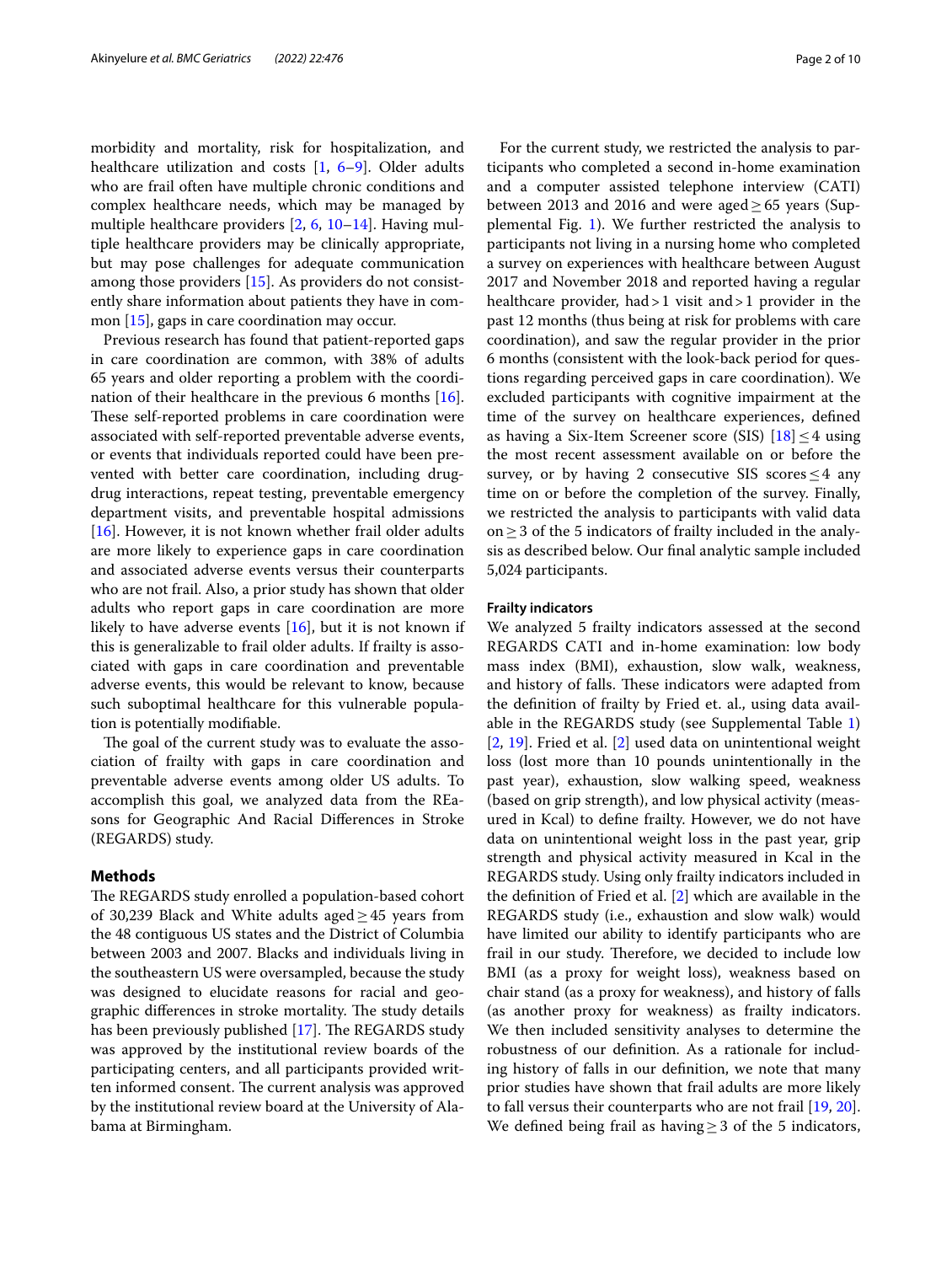intermediate-frailty as having 1–2 indicators, and not frail as having 0 indicators.

#### **Gaps in care coordination**

We assessed seven gaps in care coordination based on responses to eight questions from a survey on experiences with healthcare, as previously described by Kern et al.  $[16]$  $[16]$ . Examples of such questions include: "In the last 6 months, did you get the help you needed from your personal doctor's office to manage your care among different providers and services?" (Never, Sometimes, Usually, or Always), "In general, do you think the doctors you see communicate with each other about your care?" (Yes, No, or I Don't Know) and "In general, how would you describe the coordination among all of the diferent health professionals that you see?" (Excellent, Very Good, Good, Fair, or Poor). The seven gaps in care coordination, and the corresponding questions and defnitions are shown in Supplemental Table [2](#page-7-0).

#### **Preventable adverse events**

We used a questionnaire previously tested by Kern et al. [[16\]](#page-8-8) to assess 4 outcomes that occurred in the past 12 months and participants thought would have been preventable through better care coordination: (1) A problem because diferent doctors prescribed medications which may not go well when taken together, (2) The need to repeat a test (e.g., blood test, x-ray) because the initial results were unavailable, (3) An emergency department visit that participants thought would have been prevented through better care coordination, and (4) A hospitalization that participants thought would have been prevented through better care coordination. The questions to assess the 4 preventable adverse events are shown in Supplemental Table [3](#page-7-0).

#### **Covariates**

We used data collected at the second REGARDS study CATI and in-home examination to assess potential confounders selected a priori, including age, income, marital status, hypertension, dyslipidemia, diabetes, prior coronary revascularization, chronic kidney disease (CKD), atrial fbrillation, self-rated health, disability with activities of daily living (ADL), and instrumental ADL (IADL), and social support. We used data collected at the REGARDS study baseline to assess other potential confounders selected a priori including gender, race, education, geographic region of residence, and rural residence as information on these variables was not collected at the second REGARDS study CATI and in-home examination. History of stroke and myocardial infarction were defned using data collected at the REGARDS study baseline and during the second REGARDS study CATI and in-home examination supplemented by adjudicated events identifed during follow-up. Supplemental Table [4](#page-7-0) and Supplemental Fig. [2](#page-7-0) provides further detail on how variables listed above were assessed.

#### **Statistical analysis**

We calculated descriptive statistics of participants characteristics, overall and among those who were frail, intermediate-frail and not frail, separately. We used Analysis of Variance, Wilcoxon rank sum tests and chi-square tests, as appropriate, to compare participant characteristics by frailty status.

We calculated the prevalence of having any gap in care coordination, overall and by frailty status. We used Poisson regression models with robust variance estimators to calculate prevalence ratios (PRs) and 95% confdence intervals (CIs) for having any gap in care coordination among participants who were frail and intermediatefrail versus those not frail, and to test for trend across frailty status categories [[21](#page-8-13), [22\]](#page-8-14). Model 1 was unadjusted. Model 2 included adjustment for age, gender, race, education, annual household income, marital status, geographic region of residence, and rural residence. Model 3 included adjustment for variables in model 2 and hypertension, diabetes, dyslipidemia, history of myocardial infarction, coronary revascularization, or stroke, CKD, atrial fbrillation and self-rated health. We repeated model 3 using multiple imputation with chained equations to account for missing data on covariates (Supplemental Table  $5)$  $5)$  [\[23\]](#page-8-15). We consider the model using multiple imputation as our fnal model.

We estimated the number of questions to which participants reported gaps in care coordination, ranging from  $0$  to  $7$ , by frailty status. The count of questions showed overdispersion with excess zeros. Therefore, we used marginalized zero-infated Poisson regression models with adjustment for covariates as described above to calculate the ratio and 95% CIs for the mean number of questions to which participants reported gaps in care coordination among participants who were frail and intermediate-frail versus those not frail [[24\]](#page-8-16).

We analyzed the prevalence of any preventable adverse event by frailty status using the same approach as described above for the prevalence of any gap in care coordination. We could not estimate the association between frailty and number of preventable adverse events as few participants had 2, 3, or 4 adverse events. In a separate analysis, we determined the association between having a gap in care coordination (or not) and the prevalence of any preventable adverse event among participants who were intermediate-frail and frail, combined and separately, using the same approach described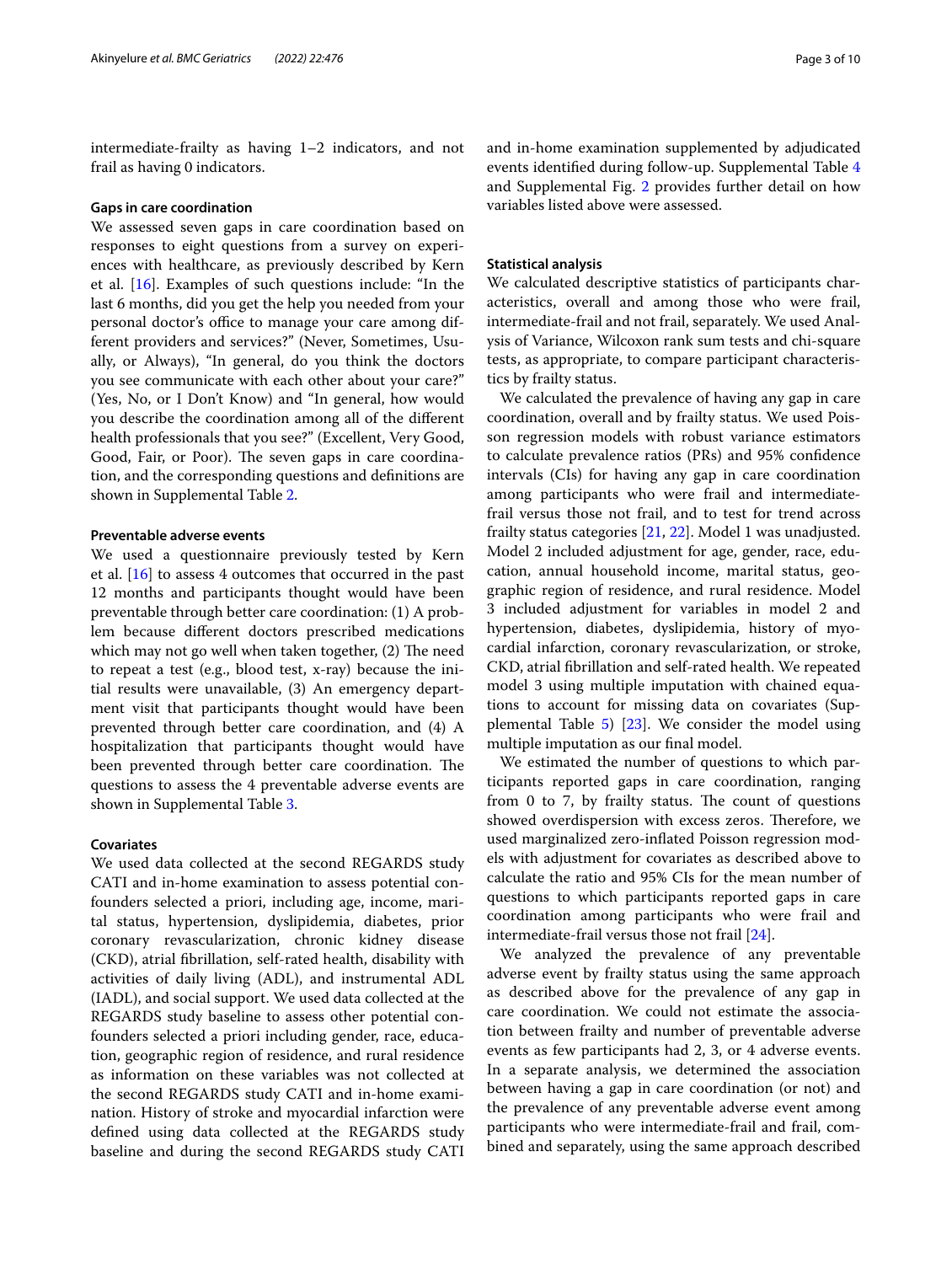above for the analysis of the association of frailty with any gap in care coordination.

We conducted four sensitivity analyses. First, we excluded weakness from the frailty defnition because we defned weakness using a chair stand test whereas Fried et al., used grip strength [\[2](#page-8-1)]. Second, we excluded history of falls from the frailty defnition because history of falls was not included in the frailty index by Fried et al. [\[2](#page-8-1)]. In both sensitivity analyses described above, frailty was defned as having 3–4 indicators, intermediate-frailty as having 1–2 indicators and not frail as having 0 indicators. Third, we repeated the main analyses including adjustment for ADL and IADL in Models 2 and 3 described above as these covariates may be markers of frailty. Data on social support in REGARDS were collected through a self-administered questionnaire that participants had to complete and return by mail. We did not conduct multiple imputation on social support for the main analysis given the large proportion of missing data (25.7%) and because it is unclear whether data were missing at random. In the fourth sensitivity analysis, we repeated the main analyses restricted to participants with valid data on social support (*n*=3,733) and included adjustment for this variable in Models 2 and 3 described above. All analyses were conducted using SAS, version 9.4 (SAS Institute, Inc, Cary, NC).

#### **Results**

#### **Participants' characteristics**

Overall, 2,398 (47.7%) participants were not frail, 2,436 (48.5%) were intermediate-frail, and 190 (3.8%) were frail. Participants who were intermediate-frail or frail were older versus those not frail (Table [1](#page-4-0)). Participants who were frail had more medical conditions, were more likely to self-rate their health as fair or poor, and were more likely to report disability in≥1 ADL or IADL versus those intermediate-frail or not frail.

#### **Frailty and gaps in care coordination**

The prevalence of having any gap in care coordination was 37.0%, 40.8%, and 51.1% among participants who were not frail, intermediate-frail, and frail, respectively. The frequency of each gap in care coordination, overall and by frailty status, is presented in Supplemental Table [6.](#page-7-0) In the fnal model, participants who were intermediate-frail (PR, 1.09 [95% CI, 1.02 – 1.18]) and frail (PR, 1.34 [95% CI, 1.15 – 1.56]) had a higher prevalence of any gap in care coordination compared to their counterparts who were not frail (Table [2\)](#page-5-0). Participants intermediate-frail and frail were also more likely to report gaps in care coordination in a higher number of questions versus those who were not frail (Supplemental Table [7\)](#page-7-0).

The higher prevalence of any gap in care coordination among participants who were frail versus not frail persisted in sensitivity analyses excluding weakness from the frailty defnition, and adjusting for ADL/IADL, separately (Supplemental Table [8,](#page-7-0) panel A and C, respectively). There was also a trend for a higher prevalence of any gap in care coordination among intermediate-frail and frail participants versus those not frail in the sensitivity analyses excluding history of falls from the frailty defnition (p-trend in the fnal model < 0.001, Supplemental Table [8](#page-7-0)**,** panel B) and adjusting for social support (p-trend in the fnal model 0.043, Supplemental Table [8](#page-7-0)**,** panel D).

#### **Frailty and preventable adverse events**

The prevalence of preventable adverse events was 7.0%, 11.3%, 20.0% among participants who were not frail, intermediate-frail and frail, respectively. The frequency of each preventable adverse event by frailty status is pre-sented in Supplemental Table [9](#page-7-0). In the final model, the PR for preventable adverse events among participants who were intermediate-frail and frail versus not frail was 1.47 (95% CI, 1.22 – 1.77) and 2.24 (95% CI, 1.60 – 3.14), respectively (Table [3\)](#page-5-1). The higher prevalence of preventable adverse events among participants who were frail versus not frail was also present in separate sensitivity analyses removing weakness and history of falls from the frailty defnition, separately, adjusting for ADL/IADL, and adjusting for social support (Supplemental Table [10](#page-7-0)).

#### **Gaps in care coordination and preventable adverse events in participants with intermediate‑frailty or frailty**

Among participants who were intermediate-frail or frail, the prevalence of any preventable adverse event was higher among those with any versus none gap in care coordination (14.7% vs. 10.0%, respectively, Table [4](#page-6-0)). In the fnal model, having any versus none gap in care coordination was associated with a higher prevalence of having any preventable adverse event (PR, 1.45 [95% CI,  $1.18 - 1.78$ ]). The higher prevalence of any preventable adverse event associated with having any versus none gap in care coordination was present in participants who were frail and intermediate-frail, separately, although the association was not statistically signifcant among those who were frail. The higher prevalence of preventable adverse events associated with having any gap in care coordination among participants who were intermediate-frail or frail was also present in sensitivity analyses excluding weakness and history of falls from the frailty defnition, separately, adjusting for ADL/IADL, and adjusting for social support (Supplemental Table [11](#page-7-0)).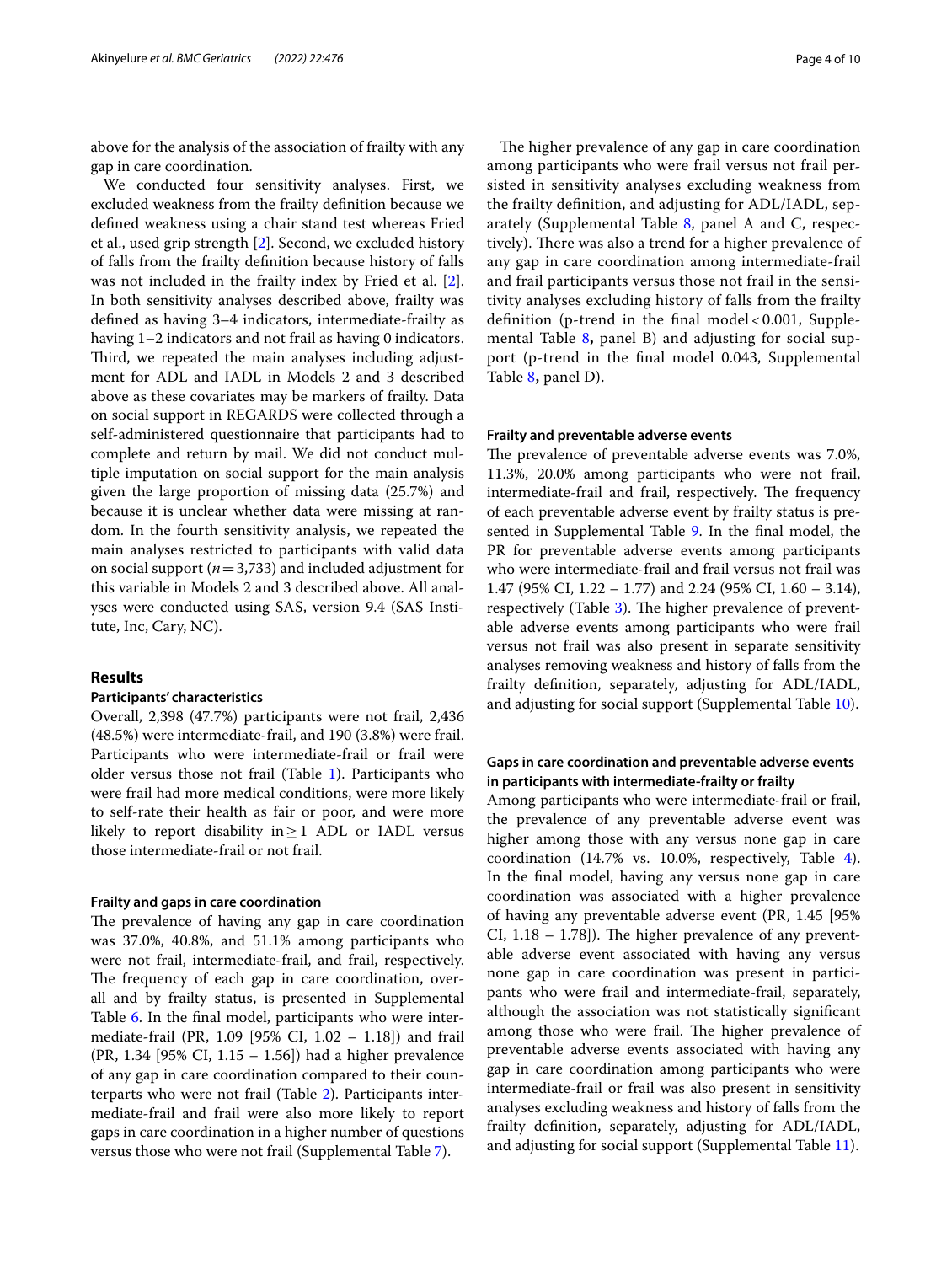| <b>Characteristics</b>                                                                                               | Overall        | Not frail      | Intermediate-frail | Frail          | P-value |
|----------------------------------------------------------------------------------------------------------------------|----------------|----------------|--------------------|----------------|---------|
|                                                                                                                      | $(n=5024)$     | $(n=2398)$     | $(n=2436)$         | $(n=190)$      |         |
| Demographic characteristics                                                                                          |                |                |                    |                |         |
| Age, years                                                                                                           | $73.5 \pm 6.1$ | $72.9 \pm 5.8$ | $74.0 \pm 6.2$     | $74.2 \pm 6.8$ | < 0.001 |
| Female                                                                                                               | 2799 (55.7)    | 1269 (52.9)    | 1402 (57.6)        | 128 (67.4)     | < 0.001 |
| Black                                                                                                                | 1615 (32.2)    | 763 (31.8)     | 784 (32.2)         | 68 (35.8)      | 0.528   |
| Annual income < \$25,000                                                                                             | 937 (19.8)     | 359 (15.8)     | 512 (22.4)         | 66 (38.6)      | < 0.001 |
| Less than high school education                                                                                      | 254(5.1)       | 94 (3.9)       | 137(5.6)           | 23(12.1)       | < 0.001 |
| Marital status, Married                                                                                              | 2972 (59.3)    | 1510 (63.2)    | 1378 (56.7)        | 84 (44.2)      | < 0.001 |
| Geographic region of residence <sup>a</sup>                                                                          |                |                |                    |                |         |
| Stroke belt                                                                                                          | 1602 (31.9)    | 745 (31.1)     | 799 (32.8)         | 58 (30.5)      | 0.579   |
| Stroke buckle                                                                                                        | 1079 (21.5)    | 535 (22.3)     | 503 (20.7)         | 41(21.6)       |         |
| Other US regions                                                                                                     | 2343 (46.6)    | 1118 (46.6)    | 1134 (46.6)        | 91 (47.9)      |         |
| Rural area <sup>b</sup>                                                                                              | 499 (11.0)     | 229 (10.6)     | 252 (11.4)         | 18 (9.9)       | 0.604   |
| Clinical characteristics                                                                                             |                |                |                    |                |         |
| Hypertension                                                                                                         | 3461 (68.9)    | 1591 (66.4)    | 1718 (70.5)        | 152 (80.0)     | < 0.001 |
| Hyperlipidemia                                                                                                       | 3102 (63.8)    | 1463 (62.7)    | 1508 (64.1)        | 131 (72.0)     | 0.039   |
| <b>Diabetes</b>                                                                                                      | 1240 (25.5)    | 525 (22.5)     | 643 (27.4)         | 72 (39.1)      | < 0.001 |
| History of myocardial infarction                                                                                     | 746 (15.4)     | 291 (12.5)     | 414 (17.6)         | 41 (22.8)      | < 0.001 |
| Prior coronary revascularization                                                                                     | 796 (15.9)     | 333 (13.9)     | 425 (17.5)         | 38 (20.0)      | 0.001   |
| History of stroke                                                                                                    | 285 (5.7)      | 97 (4.1)       | 165(6.8)           | 23(12.2)       | < 0.001 |
| Chronic kidney disease                                                                                               | 1885 (40.3)    | 828 (36.5)     | 965 (43.1)         | 92 (52.9)      | < 0.001 |
| Atrial fibrillation                                                                                                  | 581 (12.1)     | 237 (10.3)     | 315 (13.6)         | 29 (16.2)      | 0.001   |
| Self-rated health                                                                                                    |                |                |                    |                |         |
| Excellent                                                                                                            | 652 (13.0)     | 412 (17.3)     | 232 (9.6)          | 8(4.2)         | < 0.001 |
| Very good/good                                                                                                       | 3684 (73.6)    | 1807 (75.6)    | 1773 (73.1)        | 104(54.7)      |         |
| Fair/poor                                                                                                            | 669 (13.4)     | 170(7.1)       | 421 (17.4)         | 78 (41.1)      |         |
| Self-reported disability                                                                                             |                |                |                    |                |         |
| Disability in $\geq$ 1 ADL task                                                                                      | 556 (11.1)     | 113(4.7)       | 371 (15.3)         | 72 (37.9)      | < 0.001 |
| Disability in $\geq$ 1 IADL task                                                                                     | 1596 (31.8)    | 489 (20.4)     | 976 (40.1)         | 131 (69.0)     | < 0.001 |
| Frailty indicators                                                                                                   |                |                |                    |                |         |
| Low BMI                                                                                                              | 40(0.8)        | 0(0.0)         | 32(1.3)            | 8(4.2)         | < 0.001 |
| Exhaustion                                                                                                           | 611(12.3)      | 0(0.0)         | 479 (19.8)         | 132 (69.5)     | < 0.001 |
| Slow walk                                                                                                            | 1012 (20.5)    | 0(0.0)         | 864 (36.1)         | 148 (77.9)     | < 0.001 |
| Weakness                                                                                                             | 920 (20.1)     | 0(0.0)         | 784 (36.2)         | 136 (85.5)     | < 0.001 |
| History of falls                                                                                                     | 1156 (23.1)    | 0(0.0)         | 990 (40.8)         | 166 (87.8)     | < 0.001 |
| Ambulatory utilization                                                                                               |                |                |                    |                |         |
| Number of ambulatory visits in the past<br>12 months, median $(25th, 75th$ percentiles)                              | 5(3,8)         | 5(3,7)         | 5(3,8)             | 6(4,10)        | < 0.001 |
| Number of ambulatory providers in<br>the past 12 months, median (25 <sup>th</sup> , 75 <sup>th</sup><br>percentiles) | 3(2,4)         | 3(2,4)         | 3(2,4)             | 3(3,5)         | < 0.001 |

#### <span id="page-4-0"></span>**Table 1** Characteristics of REGARDS study participants included in the current analysis

Values are mean  $\pm$  standard deviation or frequencies (%)

*ADL* Activities of daily living, *IADL* Instrumental activities of daily living, *BMI* body mass index

<sup>a</sup> Stroke buckle includes coastal North Carolina, South Carolina and Georgia. Stroke belt includes the remaining parts of North Carolina, South Carolina and Georgia, and Tennessee, Mississippi, Alabama, Louisiana and Arkansas. Other US regions includes the remaining 40 contiguous US states and the District of Columbia

<sup>b</sup> Rural area was defined based on census tract data

Defnitions for frailty indicators are provided in Supplemental Table [1](#page-7-0). Defnitions for other participant characteristics presented in this Table are provided in Supplemental Table [4](#page-7-0)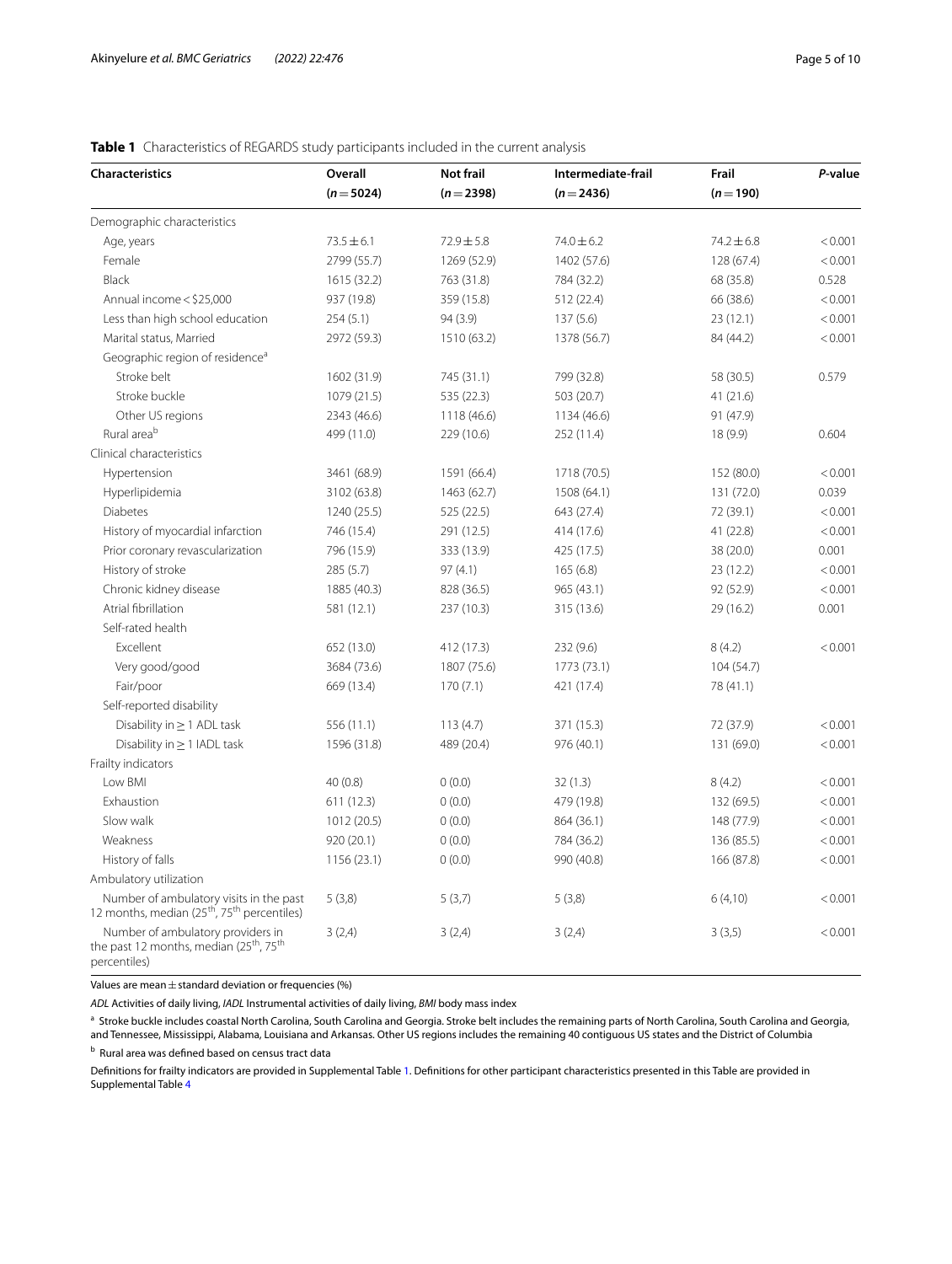#### <span id="page-5-0"></span>**Table 2** Association between frailty and any gap in care coordination

|                                              | <b>Not frail</b> | Intermediate-frail  | Frail               | P-trend |
|----------------------------------------------|------------------|---------------------|---------------------|---------|
| N                                            | 2398             | 2436                | 190                 |         |
| N (%) with $\geq 1$ gap in care coordination | 888 (37.0)       | 994 (40.8)          | 97(51.1)            | < 0.001 |
| Prevalence ratios (95% confidence intervals) |                  |                     |                     |         |
| Model 1 ( $n = 5.024$ )                      | 1 (Ref)          | $1.10(1.03 - 1.18)$ | $1.38(1.19 - 1.60)$ | < 0.001 |
| Model 2 ( $n = 4,289$ )                      | 1 (Ref)          | $1.07(0.99 - 1.16)$ | $1.31(1.12 - 1.55)$ | 0.004   |
| Model 3 ( $n = 3.713$ )                      | $1$ (Ref)        | $1.10(1.01 - 1.20)$ | $1.41(1.18 - 1.68)$ | 0.001   |
| Final model <sup>a</sup> ( $n = 5.024$ )     | $1$ (Ref)        | $1.09(1.02 - 1.18)$ | $1.34(1.15 - 1.56)$ | < 0.001 |

Model 1 is unadjusted

Model 2 includes adjustment for age, gender, race, education, annual household income, marital status, geographic region of residence, and rural area Model 3 includes adjustment for the variables in model 2 and hypertension, hyperlipidemia, diabetes, history of myocardial infarction, prior coronary revascularization, history of stroke, chronic kidney disease, atrial fbrillation, and self-rated health

<sup>a</sup> In the final model, multiple imputation was used to retain participants with missing data in covariates

<span id="page-5-1"></span>**Table 3** Association between frailty and any preventable adverse event

|                                               | Not frail | Intermediate-frail  | Frail               | P-trend |
|-----------------------------------------------|-----------|---------------------|---------------------|---------|
| N                                             | 2398      | 2436                | 190                 |         |
| N (%) with $\geq 1$ preventable adverse event | 167(7.0)  | 276(11.3)           | 38 (20.0)           | < 0.001 |
| Prevalence ratios (95% confidence intervals)  |           |                     |                     |         |
| Model 1 ( $n = 5.024$ )                       | 1 (Ref)   | $1.63(1.35 - 1.96)$ | $2.87(2.09 - 3.95)$ | < 0.001 |
| Model 2 ( $n = 4,289$ )                       | $1$ (Ref) | $1.66(1.36 - 2.04)$ | $2.72(1.89 - 3.92)$ | < 0.001 |
| Model 3 ( $n = 3.713$ )                       | 1 (Ref)   | $1.60(1.28 - 2.01)$ | $2.47(1.64 - 3.73)$ | < 0.001 |
| Final model <sup>a</sup> ( $n = 5.024$ )      | (Ref)     | $1.47(1.22 - 1.77)$ | $2.24(1.60 - 3.14)$ | < 0.001 |

Model 1 is unadjusted

Model 2 includes adjustment for age, gender, race, education, annual household income, marital status, geographic region of residence and rural area

Model 3 includes adjustment for the variables in model 2 and hypertension, hyperlipidemia, diabetes, history of myocardial infarction, prior coronary revascularization, history of stroke, chronic kidney disease, atrial fbrillation, and self-rated health

<sup>a</sup> In the final model, multiple imputation was used to retain participants with missing data in covariates

#### **Discussion**

In this national cohort of older community-dwelling adults, frail participants frequently reported gaps in care coordination (51.1%) and preventable adverse events (20.0%). Participants who were intermediate-frail and frail had a 9% and 34% greater adjusted prevalence, respectively, of experiencing any gap in care coordination compared to those who were not frail. Also, participants who were intermediate-frail and frail had a 47% and 124% greater adjusted prevalence respectively, of experiencing any preventable adverse event compared to those who were not frail. Intermediate-frail or frail older adults who experienced a gap in care coordination had a 45% greater adjusted prevalence of experiencing any preventable adverse event than those who did not experience a gap in care coordination.

Patients have a distinct vantage point and may be able to identify gaps in their care coordination before providers do [\[25](#page-8-17)]. Patients may also be the most reliable reporters of some aspects of the health care process [[26](#page-8-18)]. A prior study using the patient Open Notes reporting system showed that 64% of the safety concerns reported by patients were validated upon clinician review and that 57% of confrmed problems resulted in a change in patient care  $[27]$  $[27]$ . Therefore, patients' perspectives could be used to inform interventions to improve quality of care. To our knowledge, no other study has measured frail older adults' perceptions of gaps in care coordination and preventable adverse events. In a previously published survey, 35% of US adults 65 years and older reported having experienced a gap in healthcare coordination  $[28]$  $[28]$ . Recently, using data from the REGARDS study, Kern et al., reported that 38% of older adults in the US perceive having a gap in their care coordination  $[16]$  $[16]$ . However, neither of those studies focused on frail older adults. Results from the current study expand on prior knowledge, suggesting that the likelihood of a gap in care coordination is higher among intermediate-frail and frail older adults compared to those who are not frail.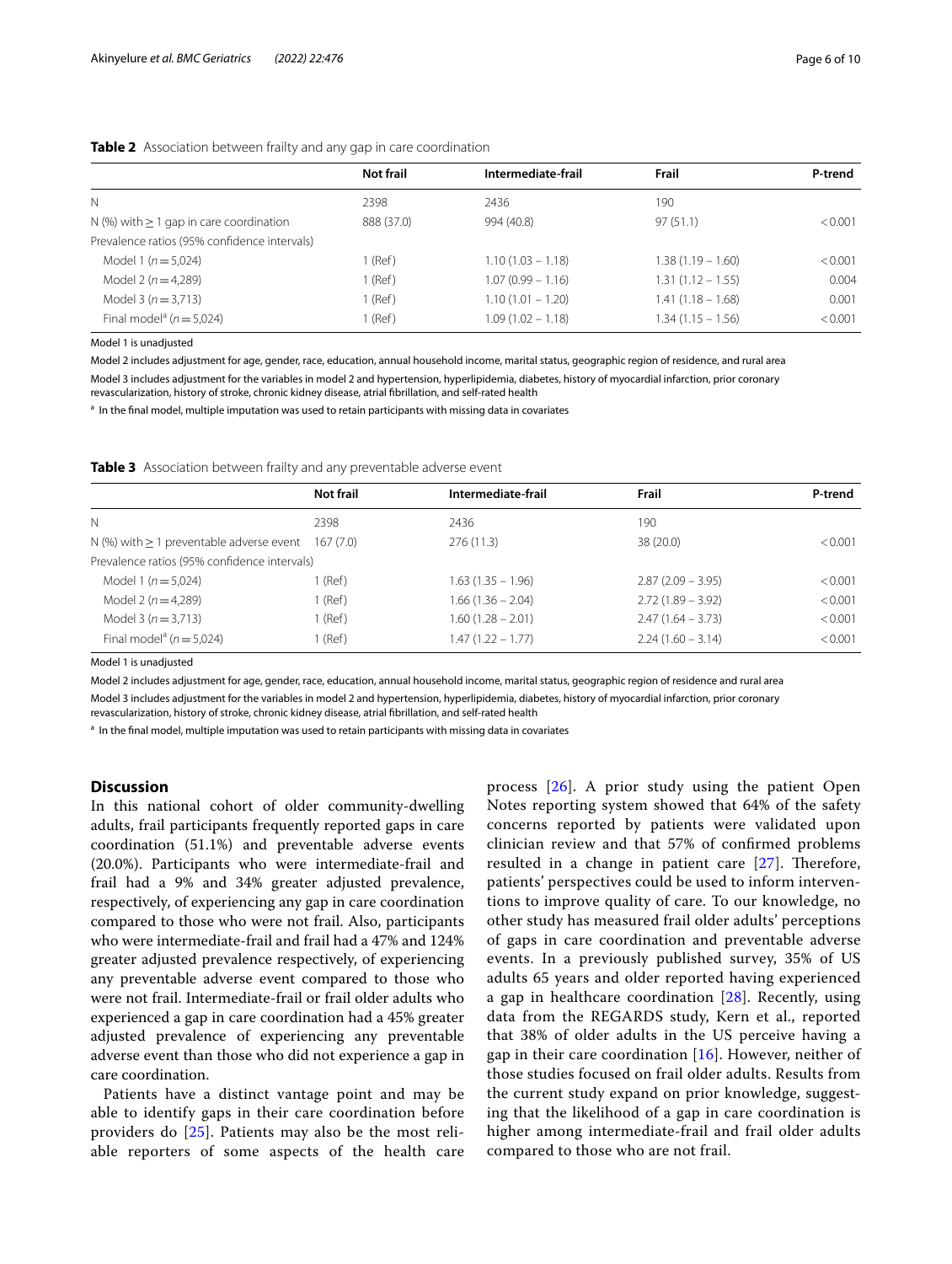<span id="page-6-0"></span>**Table 4** Association between any gap in care coordination and preventable adverse events, among participants with intermediatefrailty or frailty, and separately by intermediate-frailty and frailty

|                                                                                     | No gap in care<br>coordination | Gap in care coordination |
|-------------------------------------------------------------------------------------|--------------------------------|--------------------------|
| Participants with intermediate-frailty or frailty                                   |                                |                          |
| $\mathsf{N}$                                                                        | 1535                           | 1091                     |
| Participants with $\geq 1$ preventable adverse event, n (%)                         | 154 (10.0)                     | 160 (14.7)               |
| Prevalence ratios (95% confidence intervals) for $\geq$ 1 preventable adverse event |                                |                          |
| Model 1 ( $n = 2,626$ )                                                             | $1$ (Ref)                      | $1.46(1.19 - 1.80)$      |
| Model 2 ( $n = 2,234$ )                                                             | $1$ (Ref)                      | $1.34(1.07 - 1.68)$      |
| Model 3 ( $n = 1,892$ )                                                             | $1$ (Ref)                      | $1.38(1.08 - 1.77)$      |
| Final model <sup>a</sup> ( $n = 2,626$ )                                            | $1$ (Ref)                      | $1.45(1.18 - 1.78)$      |
| Participants with intermediate-frailty                                              |                                |                          |
| $\mathsf{N}$                                                                        | 1442                           | 994                      |
| Participants with $\geq 1$ preventable adverse event, n (%)                         | 139 (9.6)                      | 137 (13.8)               |
| Prevalence ratios (95% confidence intervals) for any preventable adverse event      |                                |                          |
| Model 1 ( $n = 2,436$ )                                                             | $1$ (Ref)                      | $1.43(1.15 - 1.78)$      |
| Model $2(n=2,070)$                                                                  | 1 (Ref)                        | $1.34(1.05 - 1.70)$      |
| Model 3 ( $n = 1.756$ )                                                             | $1$ (Ref)                      | $1.33(1.02 - 1.74)$      |
| Final model <sup>a</sup> ( $n = 2,436$ )                                            | 1 (Ref)                        | $1.44(1.15 - 1.79)$      |
| <b>Participants with frailty</b>                                                    |                                |                          |
| $\mathsf{N}$                                                                        | 93                             | 97                       |
| Participants with $> 1$ preventable adverse event, n $(\%)$                         | 15(16.1)                       | 23(23.7)                 |
| Prevalence ratios (95% confidence intervals) for any preventable adverse event      |                                |                          |
| Model 1 ( $n = 190$ )                                                               | $1$ (Ref)                      | $1.47(0.82 - 2.64)$      |
| Model 2 ( $n = 164$ )                                                               | 1 (Ref)                        | $1.11(0.57 - 2.18)$      |
| Model 3 ( $n = 136$ )                                                               | $1$ (Ref)                      | $1.51(0.68 - 3.38)$      |
| Final model <sup>a</sup> ( $n = 190$ )                                              | 1 (Ref)                        | $1.29(0.69 - 2.42)$      |

Model 1 is unadjusted

Model 2 includes adjustment for age, gender, race, education, annual household income, marital status, geographic region of residence and rural area

Model 3 includes adjustment for the variables in model 2 and hypertension, hyperlipidemia, diabetes, history of myocardial infarction, prior coronary revascularization, history of stroke, chronic kidney disease, atrial fbrillation, and self-rated health

<sup>a</sup> In the final model, multiple imputation was used to retain participants with missing data in covariates

Although prior studies have assessed the association between frailty and adverse events, including hospitalizations [[2,](#page-8-1) [29\]](#page-8-21) and emergency department visits [[6,](#page-8-3) [29\]](#page-8-21), these studies did not account for whether these events were perceived by patients to be potentially preventable. Also, some of these studies were conducted in a single state [[6,](#page-8-3) [29\]](#page-8-21). For example, the study by McNallan et al. [\[6](#page-8-3)], using health records from older adults with heart failure from 3 counties in Minnesota, showed that those who were intermediate-frail and frail had a higher risk for hospitalizations and emergency department visits versus their counterparts without frailty. In another study conducted among older adults from the Boston area of Massachusetts, Kiely et al. [\[29](#page-8-21), reported that those who were intermediate-frail or frail had a higher odds for having a self-reported hospitalization and emergency department visit. However, authors did not specify if participants perceived these events as potentially preventable through better care coordination.

Among intermediate-frail and frail older adults included in the current study, having any versus none gap in care coordination was associated with a higher likelihood for a self-reported adverse event. Some studies have assessed the association between patient perceived coordination of care and increased odds of adverse events in the general population [[26](#page-8-18), [30](#page-8-22), [31](#page-8-23)]. However, these studies did not conduct subgroup analyses among frail older adults, and analyzed a limited number of potential adverse events that may be associated with care coordination gaps. We expanded the list of adverse events that have previously been considered to include laboratory-related adverse events, medication-related adverse events, as well as preventable emergency department visits and hospitalizations. Therefore, identifying patients reporting gaps in care, may be useful to direct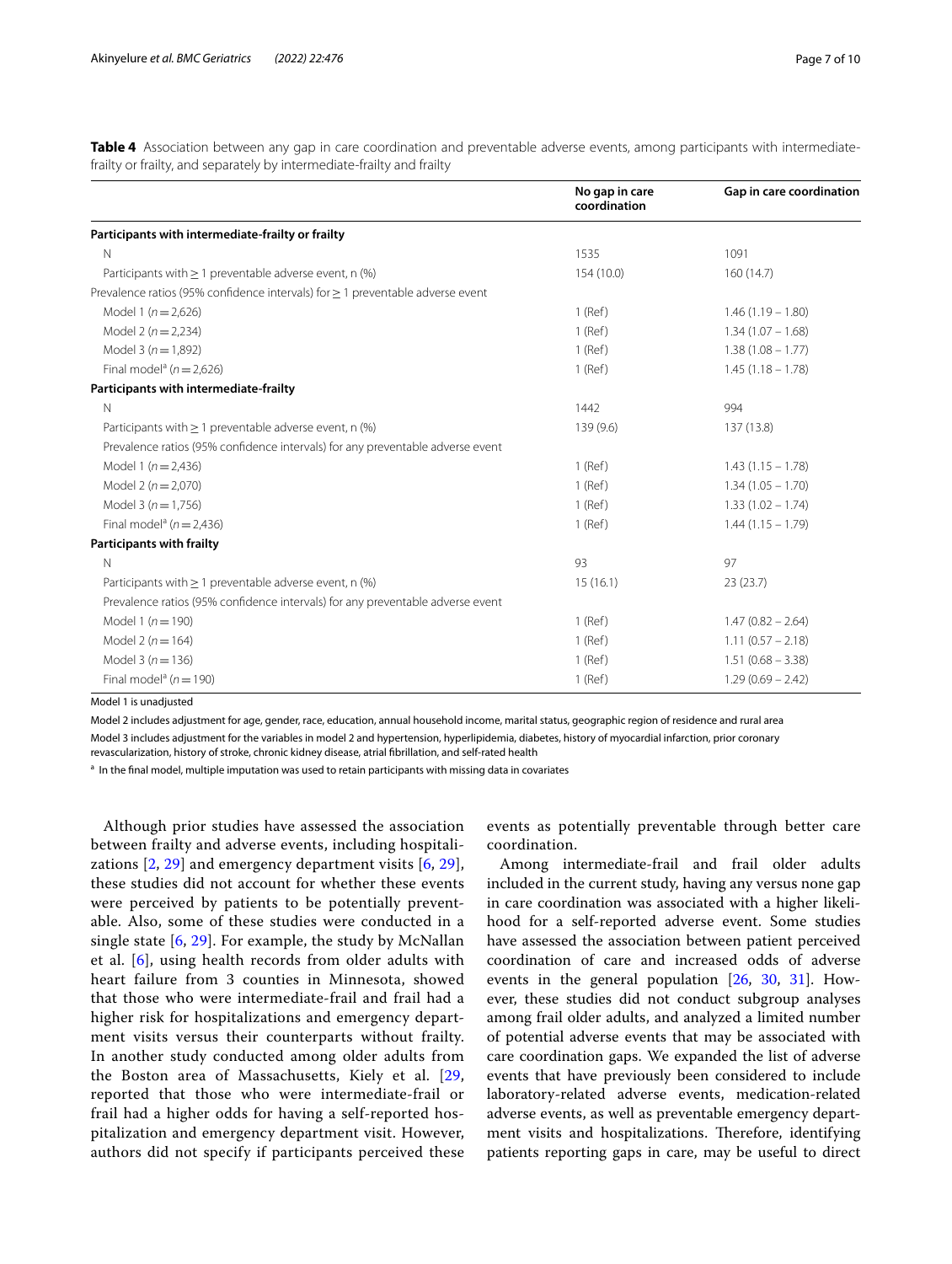interventions to prevent adverse events to those with higher risk, something which needs to be confrmed in future studies.

The strengths of the current analysis include the national sampling frame, large sample size, use of many previously validated survey questions, and adjustment for clinically detailed potential confounders. However, the results of the current study should be interpreted in the context of some potential limitations. This was a crosssectional study, thus, causality cannot be determined. The prevalence of frailty in our study  $(3.8%)$  was lower than the prevalence found in other studies (ranging from 4.0% to 34.8%)  $[2, 32-34]$  $[2, 32-34]$  $[2, 32-34]$  $[2, 32-34]$  $[2, 32-34]$ . The wide range of estimates reported across studies may be explained by diferences in the study population and the frailty defnition. In the current analysis, in addition to using an adapted version of the defnition of frailty by Fried et al. [2](#page-8-1), we included participants who have been followed for over 10 years. Therefore, participants included in our analysis may be healthier and less likely to be frail than the general population of US adults  $\geq 65$  years of age. Participants may not accurately recall their experiences with healthcare. We excluded participants with cognitive impairment from the current analysis as this may lead to diferential recall by frailty status. Five of the survey questions about gaps in care coordination referred to events in the last 6 months before the survey, as 6 months is standard for measuring recall related to satisfaction with healthcare [[35\]](#page-9-0). The questionnaire to identify adverse events was based on self-report which may not be accurate. However, events reported by participants may still represent an opportunity to improve quality of care. Preventable adverse events were reported for the last 12 months, as some of them were relatively unfrequent  $[36]$  $[36]$ . Thus, it is possible that some preventable adverse events preceded the gaps in care coordination reported by participants. Finally, we cannot determine from the data in this study why older adults who are frail were more likely to report gaps in care coordination and preventable adverse events versus those not frail.

#### **Conclusion**

In this national cohort, frail and intermediate-frail older adults were more likely to report a gap in care coordination compared to those not frail. Frail and intermediatefrail older adults were also more likely than non-frail older adults to report the occurrence of an adverse event that they thought could have been preventable through better care coordination, including a repeated test, drug-drug interaction, emergency department visit, or hospitalization. Among frail and intermediatefrail older adults, reporting a gap in care coordination was associated with a higher likelihood of reporting a

preventable adverse event. Targeted strategies to address patient-reported concerns regarding care coordination among intermediate-frail and frail older adults may be warranted.

#### **Abbreviations**

US: United States; REGARDS: REasons for Geographic And Racial Diferences in Stroke; SIS: Six Item Screener; BMI: Body mass index; CKD: Chronic kidney disease; ADL: Activities of daily living; IADL: Instrumental activities of daily living; RRs: Risk ratios; CIs: Confdence intervals.

#### **Supplementary Information**

The online version contains supplementary material available at [https://doi.](https://doi.org/10.1186/s12877-022-03164-7) [org/10.1186/s12877-022-03164-7](https://doi.org/10.1186/s12877-022-03164-7).

<span id="page-7-0"></span>**Additional fle 1: Supplemental Table 1**. Indicators of frailty used in the current analysis and the corresponding component of the phenotype described by Fried et al. [[2](#page-8-1)]. **Supplemental Table 2**. Defnition of the gaps in care coordination assessed in the survey module on experiences with healthcare [[16](#page-8-8)]. **Supplemental Table 3**. Defnitions of the preventable adverse events assessed in the survey module on experiences with healthcare [[16](#page-8-8)]. **Supplemental Table 4**. Defnitions of covariates used in this analysis. **Supplemental Table 5**. Number and percentage of participants with missing data for each variable in the main analysis (*n*=5,024). **Supplemental Table 6**. Frequency of self-reported gaps in care coordination overall and by frailty status. **Supplemental Table 7**. Association between frailty and the number of questions to which participants reported gaps in care coordination. **Supplemental Table 8**. Sensitivity analyses for the association between frailty and any gap in care coordination. **Supplemental Table 9**. Frequency of self-reported preventable adverse events in the previous 12 months by frailty status. **Supplemental Table 10**. Sensitivity analyses for the association between frailty and any preventable adverse event. **Supplemental Table 11**. Sensitivity analyses for the association between any gap in care coordination and any preventable adverse events, among participants with intermediate-frailty or frailty. **Supplemental Figure 1**. Flow-chart of REGARDS study participants included in the current analysis. **Supplemental Figure 2**. Timing of data collection for variables used in this analysis.

#### **Acknowledgements**

The authors thank the other REasons for Geographic And Racial Diferences in Stroke (REGARDS) study investigators, the staff, and the participants of the REGARDS study for their valuable contributions. A full list of participating REGARDS investigators and institutions can be found at: [https://www.uab.](https://www.uab.edu/soph/regardsstudy/) [edu/soph/regardsstudy/](https://www.uab.edu/soph/regardsstudy/).

#### **Authors' contributions**

OPA, PM, LDC, LMK contributed to the study concept and design. OPA, CLC, MRS, MMS, PM, LDC, LMK contributed to the acquisition, analysis, or interpretation of data. OPA and CLC did the statistical analysis. Drafting of the manuscript was done by OPA and LMK. Critical revision of the manuscript for intellectual content was done by OPA, CLC, MRS, MMS, PM, LDC, LMK. OPA, PM, LDC, MMS, LMK had full access to all the data in the study. All authors reviewed and approved the fnal manuscript.

#### **Funding**

This research project is supported by cooperative agreement U01 NS041588 co-funded by the National Institute of Neurological Disorders and Stroke (NINDS) and the National Institute on Aging (NIA), National Institutes of Health, Department of Health and Human Services. The content is solely the responsibility of the authors and does not necessarily represent the official views of the NINDS or the NIA. Representatives of the NINDS were involved in the review of the manuscript but were not directly involved in the collection, management, analysis or interpretation of the data. The ancillary study on Healthcare Fragmentation and Cardiovascular Outcomes (which included the survey described in this work) was supported by a grant from National Heart,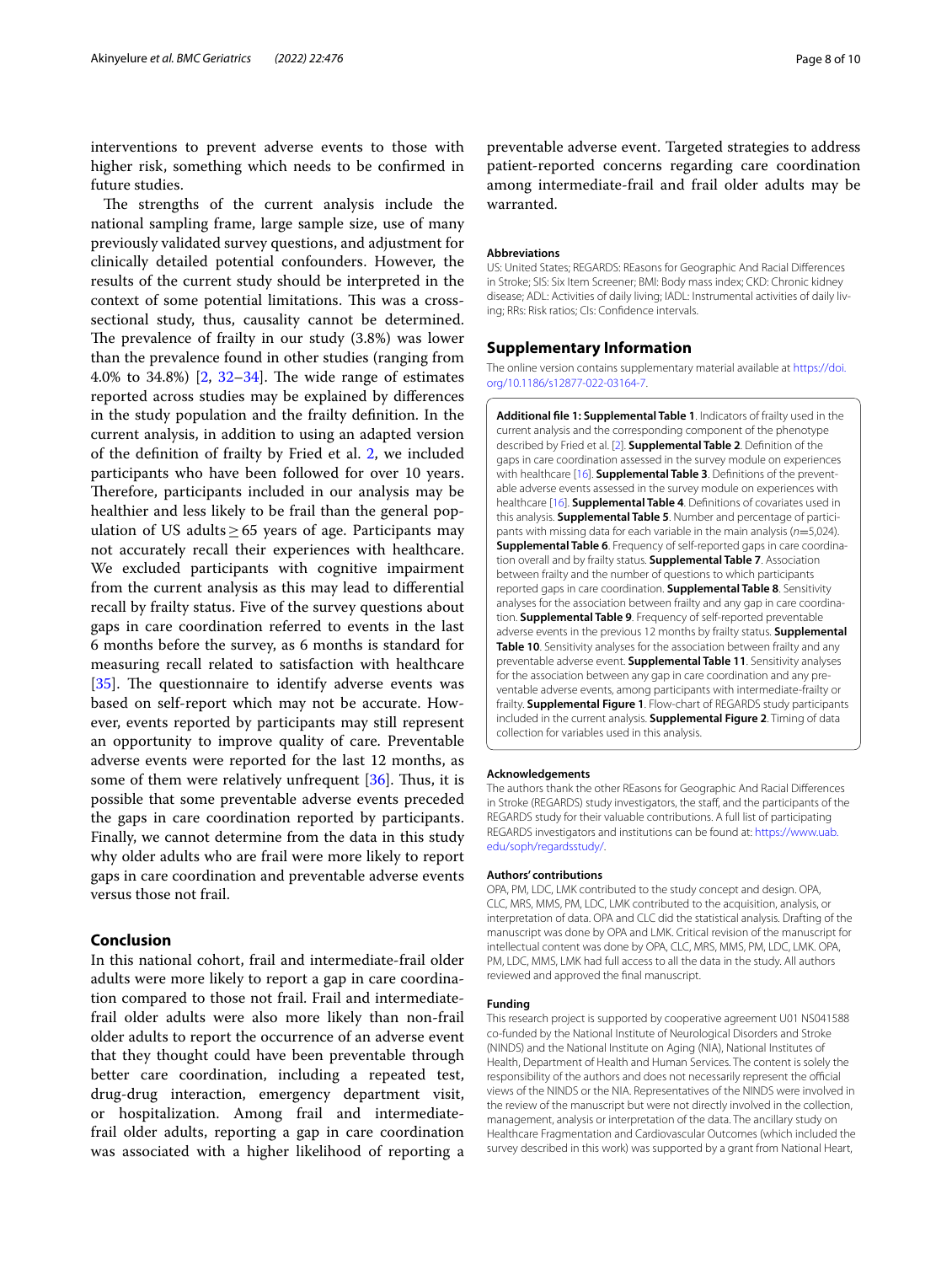Lung, and Blood Institute (NHLBI), R01 HL135199. The REGARDS Executive Committee reviewed and approved this manuscript prior to submission, ensuring adherence to standards for describing the REGARDS study. The funders did not play a role in conceptualizing the present study, conducting analyses, or developing the manuscript.

National Heart,Lung,and Blood Institute,R01 HL135199.

#### **Availability of data and materials**

The REGARDS data are available to qualifed researchers trained in human subject confdentiality research upon reasonable request to the REGARDS executive committee at <http://regardsstudy.org>. Other information about the current analysis is available from the corresponding author.

#### **Declarations**

#### **Ethics approval and consent to participate**

The REGARDS study was approved by the institutional review boards of the participating centers. The current analysis was approved by the institutional review board at the University of Alabama at Birmingham. All participants provided written informed consent. This study meets the ethical requirement of the Declaration of Helsinki. All methods were carried out in accordance with the ethical approval of the Institutional review board at the University of Alabama at Birmingham.

#### **Consent for publication**

Not applicable.

#### **Competing interests**

Drs. Colantonio, Safford and Muntner receive research support from Amgen, Inc., unrelated to the submitted work. Dr. Muntner is a consultant to Amgen, Inc., unrelated to the submitted work. Dr. Kern is a consultant to Mathematica, Inc., unrelated to the submitted work. The other authors declare no competing interests.

#### **Author details**

<sup>1</sup> Department of Epidemiology, University of Alabama at Birmingham, Birmingham, AL, USA. <sup>2</sup> Department of Medicine, Weill Cornell Medicine, 420 East 70th Street, Box 331, New York, NY 10021, USA.

## Received: 1 November 2021 Accepted: 16 May 2022<br>Published online: 02 June 2022

#### **References**

- <span id="page-8-0"></span>1. Rochat S, Cumming RG, Blyth F, et al. Frailty and use of health and community services by community-dwelling older men: the concord health and ageing in men project. Age Ageing. 2010;39(2):228–33.
- <span id="page-8-1"></span>2. Fried LP, Tangen CM, Walston J, et al. Frailty in older adults: evidence for a phenotype. J Gerontol A Biol Sci Med Sci. 2001;56(3):M146-156.
- 3. Strawbridge WJ, Shema SJ, Balfour JL, Higby HR, Kaplan GA. Antecedents of frailty over three decades in an older cohort. J Gerontol B Psychol Sci Soc Sci. 1998;53(1):S9-16.
- 4. Ensrud KE, Ewing SK, Taylor BC, et al. Comparison of 2 frailty indexes for prediction of falls, disability, fractures, and death in older women. Arch Intern Med. 2008;168(4):382–9.
- <span id="page-8-2"></span>5. Espinoza SE, Jung I, Hazuda H. Lower frailty incidence in older Mexican Americans than in older European Americans: the San Antonio longitudinal study of aging. J Am Geriatr Soc. 2010;58(11):2142–8.
- <span id="page-8-3"></span>6. McNallan SM, Singh M, Chamberlain AM, et al. Frailty and healthcare utilization among patients with heart failure in the community. JACC: Heart Failure. 2013;1(2):135–41.
- 7. Hoeck S, François G, Geerts J, Van der Heyden J, Vandewoude M, Van Hal G. Health-care and home-care utilization among frail elderly persons in Belgium. Eur J Public Health. 2012;22(5):671–7.
- 8. Speechley M, Tinetti M. Falls and injuries in frail and vigorous community elderly persons. J Am Geriatr Soc. 1991;39(1):46–52.
- <span id="page-8-4"></span>Puts MT, Lips P, Deeg DJ. Sex differences in the risk of frailty for mortality independent of disability and chronic diseases. J Am Geriatr Soc. 2005;53(1):40–7.
- <span id="page-8-5"></span>10. Pham HH, Schrag D, O'Malley AS, Wu B, Bach PB. Care patterns in Medicare and their implications for pay for performance. N Engl J Med. 2007;356(11):1130–9.
- 11. Vestjens L, Cramm JM, Nieboer AP. An integrated primary care approach for frail community-dwelling older persons: a step forward in improving the quality of care. BMC Health Serv Res. 2018;18(1):28.
- 12. Fried LP, Kronmal RA, Newman AB, et al. Risk Factors for 5-year mortality in older adultsthe cardiovascular health study. JAMA. 1998;279(8):585–92.
- 13 Op het Veld LP, Van Rossum E, Kempen GI, de Vet HC, Hajema K, Beurskens AJ. Fried phenotype of frailty: cross-sectional comparison of three frailty stages on various health domains. BMC Geriatr. 2015;15:77.
- <span id="page-8-6"></span>14. Kojima G, Liljas AEM, Ilife S. Frailty syndrome: implications and challenges for health care policy. Risk Manag Healthc Policy. 2019;12:23–30.
- <span id="page-8-7"></span>15. O'Malley AS, Reschovsky JD. Referral and consultation communication between primary care and specialist physicians: fnding common ground. Arch Intern Med. 2011;171(1):56–65.
- <span id="page-8-8"></span>16. Kern LM, Reshetnyak E, Colantonio LD, et al. Association between patients' self-reported gaps in care coordination and preventable adverse outcomes: a cross-sectional survey. J Gen Intern Med. 2020;35(12):3517–24.
- <span id="page-8-9"></span>17. Howard VJ, Cushman M, Pulley L, et al. The reasons for geographic and racial diferences in stroke study: objectives and design. Neuroepidemiology. 2005;25(3):135–43.
- <span id="page-8-10"></span>18. Callahan CM, Unverzagt FW, Hui SL, Perkins AJ, Hendrie HC. Six-item screener to identify cognitive impairment among potential subjects for clinical research. Med Care. 2002;40(9):771–81.
- <span id="page-8-11"></span>19. Bromfeld SG, Ngameni CA, Colantonio LD, et al. Blood pressure, antihypertensive polypharmacy, frailty, and risk for serious fall injuries among older treated adults with hypertension. Hypertension. 2017;70(2):259–66.
- <span id="page-8-12"></span>20. Cheng MH, Chang SF. Frailty as a risk factor for falls among community dwelling people: evidence from a meta-analysis. J Nurs Scholarsh. 2017;49(5):529–36.
- <span id="page-8-13"></span>21. Spiegelman D, Hertzmark E. Easy SAS calculations for risk or prevalence ratios and diferences. Am J Epidemiol. 2005;162(3):199–200.
- <span id="page-8-14"></span>22. Lee J, Chia KS. Use of the prevalence ratio v the prevalence odds ratio as a measure of risk in cross sectional studies. Occup Environ Med. 1994;51(12):841–841.
- <span id="page-8-15"></span>23. White IR, Royston P, Wood AM. Multiple imputation using chained equations: Issues and guidance for practice. Stat Med. 2011;30(4):377–99.
- <span id="page-8-16"></span>24. Long DL, Preisser JS, Herring AH, Golin CE. A marginalized zero-infated Poisson regression model with overall exposure effects. Stat Med. 2014;33(29):5151–65.
- <span id="page-8-17"></span>25. Gallagher TH, Mazor KM. Taking complaints seriously: using the patient safety lens. BMJ Qual Saf. 2015;24(6):352–5.
- <span id="page-8-18"></span>26. Hincapie AL, Slack M, Malone DC, MacKinnon NJ, Warholak TL. Relationship between patients' perceptions of care quality and health care errors in 11 countries: a secondary data analysis. Qual Manag Health Care. 2016;25(1):13–21.
- <span id="page-8-19"></span>27. Bell SK, Gerard M, Fossa A, et al. A patient feedback reporting tool for OpenNotes: implications for patient-clinician safety and quality partnerships. BMJ Qual Saf. 2017;26(4):312–22.
- <span id="page-8-20"></span>28. Osborn R, Moulds D, Squires D, Doty MM, Anderson C. International survey of older adults fnds shortcomings in access, coordination, and patient-centered care. Health Aff (Millwood). 2014;33(12):2247-55.
- <span id="page-8-21"></span>29. Kiely DK, Cupples LA, Lipsitz LA. Validation and comparison of two frailty indexes: the MOBILIZE Boston Study. J Am Geriatr Soc. 2009;57(9):1532–9.
- <span id="page-8-22"></span>30. Lu CY, Roughead E. Determinants of patient-reported medication errors: a comparison among seven countries. Int J Clin Pract. 2011;65(7):733–40.
- <span id="page-8-23"></span>31. Schwappach DL. Risk factors for patient-reported medical errors in eleven countries. Health Expect. 2014;17(3):321–31.
- <span id="page-8-24"></span>32. Bandeen-Roche K, Seplaki CL, Huang J, et al. Frailty in older adults: a nationally representative profle in the United States. J Gerontol: Ser A. 2015;70(11):1427–34.
- 33. Cawthon PM, Marshall LM, Michael Y, et al. Frailty in older men: prevalence, progression, and relationship with mortality. J Am Geriatr Soc. 2007;55(8):1216–23.
- <span id="page-8-25"></span>34. Ensrud KE, Ewing SK, Fredman L, et al. Circulating 25-hydroxyvitamin D levels and frailty status in older women. J Clin Endocrinol Metab. 2010;95(12):5266–73.